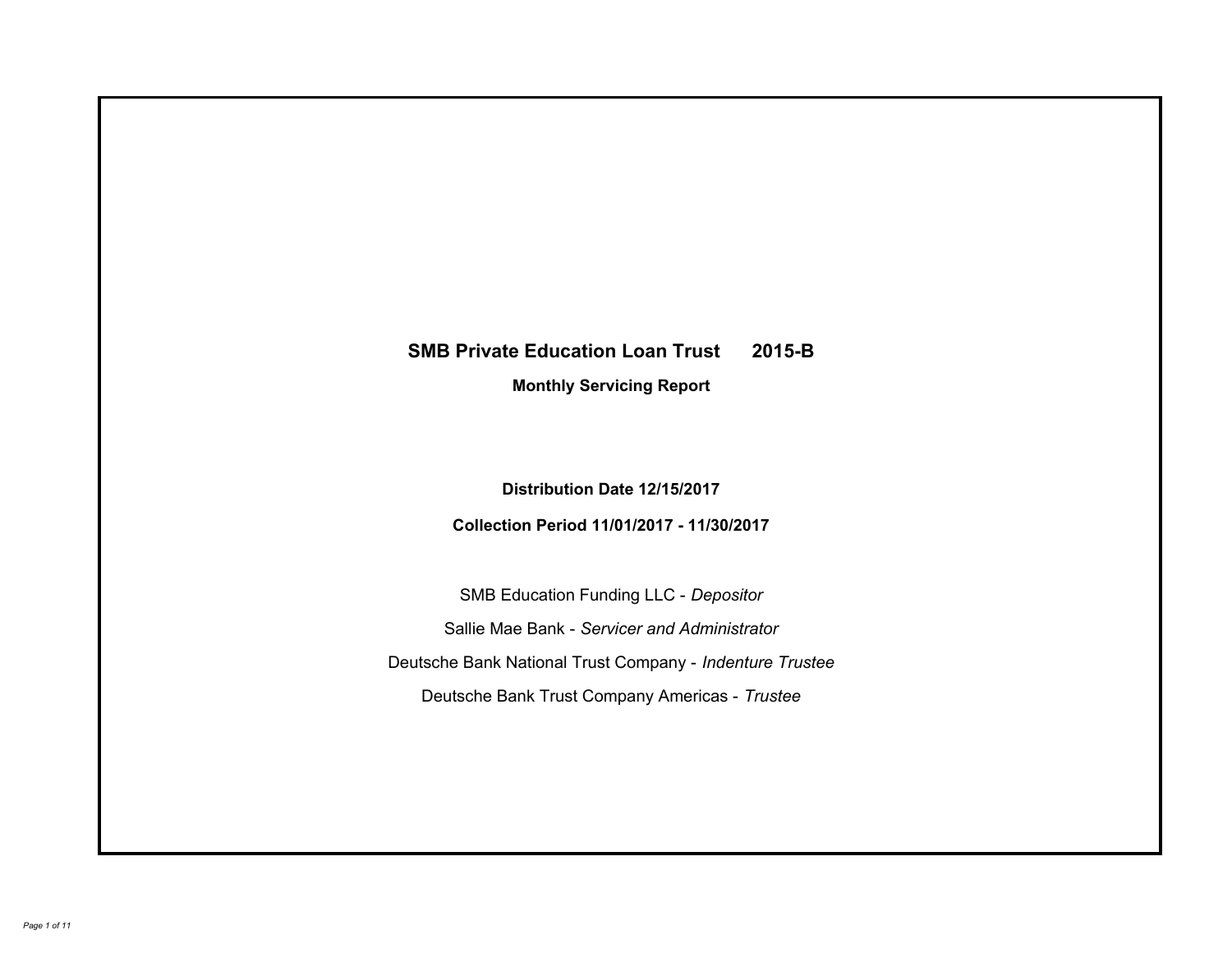A

| Α           | <b>Student Loan Portfolio Characteristics</b>   |                                              | Settlement Date<br>07/30/2015 | 10/31/2017            | 11/30/2017            |
|-------------|-------------------------------------------------|----------------------------------------------|-------------------------------|-----------------------|-----------------------|
|             | <b>Principal Balance</b>                        |                                              | \$700,964,388.29              | \$549,286,725.94      | \$546,678,613.91      |
|             | Interest to be Capitalized Balance              |                                              | 42,430,107.89                 | 37,511,765.86         | 31,574,114.64         |
|             | Pool Balance                                    |                                              | \$743,394,496.18              | \$586,798,491.80      | \$578,252,728.55      |
|             | Weighted Average Coupon (WAC)                   |                                              |                               |                       |                       |
|             |                                                 | WAC1 (Contractual Interest Rate on the Loan) | 8.20%                         | 8.83%                 | 8.91%                 |
|             | WAC2 (Average of Applicable Interest Rate)      |                                              | 8.18%                         | 8.79%                 | 8.86%                 |
|             | WAC3 (Average of Actual Interest Rate)          |                                              | 8.13%                         | 8.71%                 | 8.79%                 |
|             | Weighted Average Remaining Term                 |                                              | 128.84                        | 120.31                | 120.18                |
|             | Number of Loans                                 |                                              | 63,899                        | 50,976                | 50,376                |
|             | Number of Borrowers<br>Pool Factor              |                                              | 43,918                        | 34,797<br>0.789350062 | 34,414<br>0.777854466 |
|             | Since Issued Total Constant Prepayment Rate (1) |                                              |                               | 7.79%                 | 7.87%                 |
|             |                                                 |                                              |                               |                       |                       |
| В           | <b>Debt Securities</b>                          | Cusip/Isin                                   | 11/15/2017                    |                       | 12/15/2017            |
|             | A2A                                             | 78448QAB4                                    | \$191,706,186.10              |                       | \$184,438,985.60      |
|             | A <sub>2</sub> B                                | 78448QAC2                                    | \$89,862,274.74               |                       | \$86,455,774.51       |
|             | A <sub>3</sub>                                  | 78448QAD0                                    | \$75,000,000.00               |                       | \$75,000,000.00       |
|             | B                                               | 78448QAE8                                    | \$70,000,000.00               |                       | \$70,000,000.00       |
|             | $\mathsf C$                                     | 78448QAF5                                    | \$50,000,000.00               |                       | \$50,000,000.00       |
|             |                                                 |                                              |                               |                       |                       |
| $\mathsf C$ | <b>Certificates</b>                             | Cusip/Isin                                   | 11/15/2017                    |                       | 12/15/2017            |
|             | Residual                                        | 78448Q108                                    | \$100,000.00                  |                       | \$100,000.00          |
|             |                                                 |                                              |                               |                       |                       |
| D           | <b>Account Balances</b>                         |                                              | 11/15/2017                    |                       | 12/15/2017            |
|             | Reserve Account Balance                         |                                              | \$1,896,081.00                |                       | \$1,896,081.00        |
|             |                                                 |                                              |                               |                       |                       |
| E           | <b>Asset / Liability</b>                        |                                              | 11/15/2017                    |                       | 12/15/2017            |
|             | Overcollateralization Percentage                |                                              | 18.78%                        |                       | 19.43%                |
|             | Specified Overcollateralization Amount          |                                              | \$176,039,547.54              |                       | \$173,475,818.57      |
|             | Actual Overcollateralization Amount             |                                              | \$110,230,030.96              |                       | \$112,357,968.44      |
|             |                                                 |                                              |                               |                       |                       |

(1) Since Issued Total CPR calculations found in monthly servicing reports issued on or prior to September 15, 2015 originally included loans that were removed from the pool by the sponsor because they became ineligible for the pool between the cut-off date and settlement date. On October 5, 2015, Since Issued Total CPR calculations were revised to exclude these loans and all prior monthly servicing reports were restated. For additional information, see 'Since Issued CPR Methodology' found on page 11 of this report.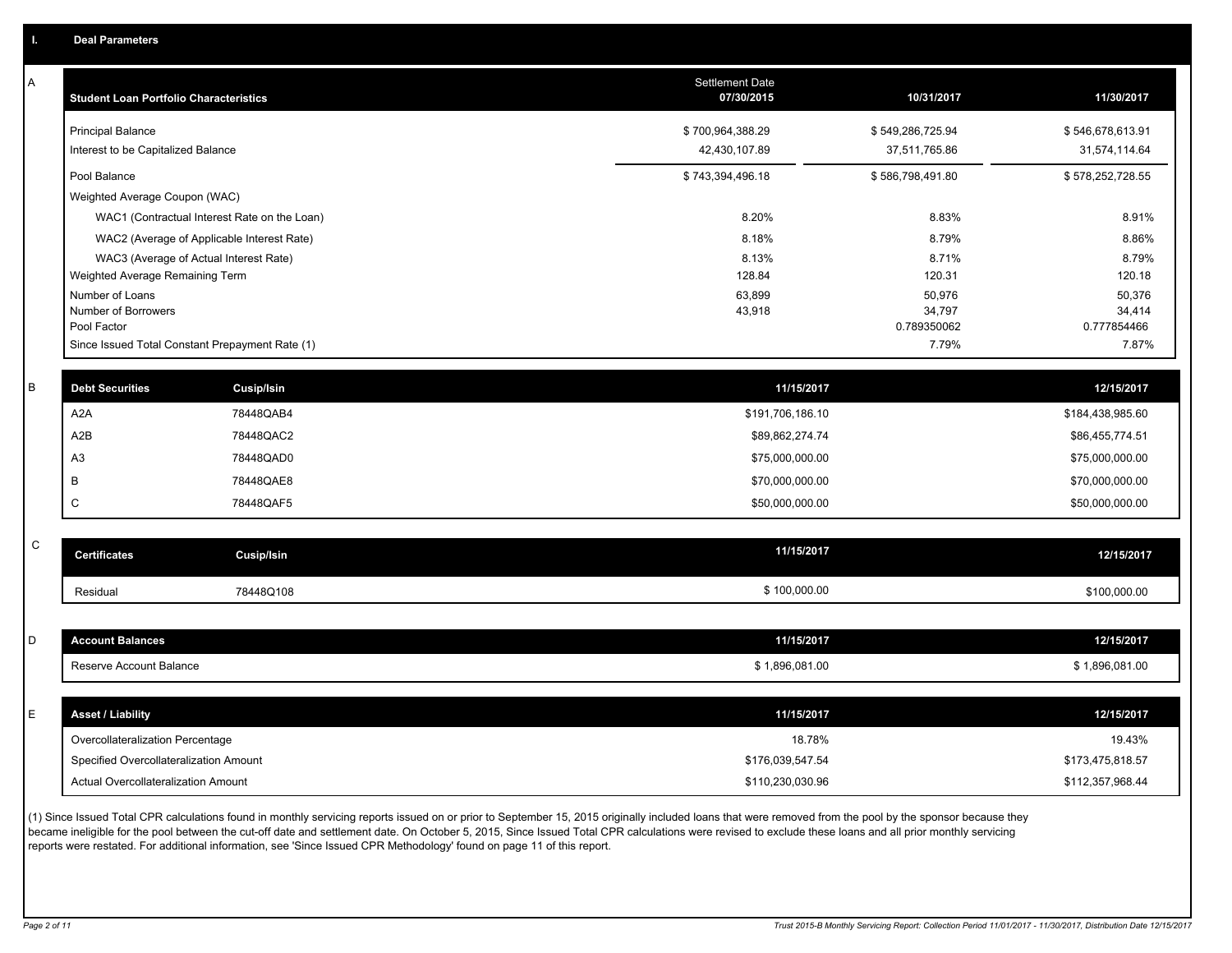# **II. 2015-B Trust Activity 11/01/2017 through 11/30/2017**

| <b>Borrower Principal</b><br>8,956,857.48<br>0.00<br><b>Consolidation Activity Principal</b><br>(8,254.02)<br>Seller Principal Reimbursement<br>0.00<br>Servicer Principal Reimbursement<br>0.00<br>Delinquent Principal Purchases by Servicer<br><b>Other Principal Deposits</b><br>0.00<br>\$8,948,603.46<br><b>Total Principal Receipts</b><br>В<br><b>Student Loan Interest Receipts</b><br>Borrower Interest<br>2,793,073.14<br>0.00<br><b>Consolidation Activity Interest</b><br>Seller Interest Reimbursement<br>(1,069.31)<br>0.00<br>Servicer Interest Reimbursement<br>0.00<br>Delinquent Interest Purchases by Servicer<br>0.00<br><b>Other Interest Deposits</b><br>\$2,792,003.83<br><b>Total Interest Receipts</b><br>C<br><b>Recoveries on Realized Losses</b><br>\$537,192.67<br>\$10,171.92<br>D<br><b>Investment Income</b><br>Е<br>\$0.00<br><b>Funds Borrowed from Next Collection Period</b><br>F<br><b>Funds Repaid from Prior Collection Period</b><br>\$0.00<br>G<br>\$0.00<br>Loan Sale or Purchase Proceeds<br>\$0.00<br>н<br>Initial Deposits to Distribution Account<br>\$0.00<br><b>Excess Transferred from Other Accounts</b><br><b>Borrower Benefit Reimbursements</b><br>\$0.00<br>J<br>Κ<br><b>Other Deposits</b><br>\$0.00<br><b>Other Fees Collected</b><br>L<br>\$0.00<br>М<br><b>AVAILABLE FUNDS</b><br>\$12,287,971.88<br>N<br>Non-Cash Principal Activity During Collection Period<br>\$6,340,491.43<br>O<br>Aggregate Purchased Amounts by the Depositor, Servicer or Seller<br>\$0.00<br>P<br>Aggregate Loan Substitutions<br>\$0.00 | Α | <b>Student Loan Principal Receipts</b> |  |
|-------------------------------------------------------------------------------------------------------------------------------------------------------------------------------------------------------------------------------------------------------------------------------------------------------------------------------------------------------------------------------------------------------------------------------------------------------------------------------------------------------------------------------------------------------------------------------------------------------------------------------------------------------------------------------------------------------------------------------------------------------------------------------------------------------------------------------------------------------------------------------------------------------------------------------------------------------------------------------------------------------------------------------------------------------------------------------------------------------------------------------------------------------------------------------------------------------------------------------------------------------------------------------------------------------------------------------------------------------------------------------------------------------------------------------------------------------------------------------------------------------------------------------------------------------------------------------|---|----------------------------------------|--|
|                                                                                                                                                                                                                                                                                                                                                                                                                                                                                                                                                                                                                                                                                                                                                                                                                                                                                                                                                                                                                                                                                                                                                                                                                                                                                                                                                                                                                                                                                                                                                                               |   |                                        |  |
|                                                                                                                                                                                                                                                                                                                                                                                                                                                                                                                                                                                                                                                                                                                                                                                                                                                                                                                                                                                                                                                                                                                                                                                                                                                                                                                                                                                                                                                                                                                                                                               |   |                                        |  |
|                                                                                                                                                                                                                                                                                                                                                                                                                                                                                                                                                                                                                                                                                                                                                                                                                                                                                                                                                                                                                                                                                                                                                                                                                                                                                                                                                                                                                                                                                                                                                                               |   |                                        |  |
|                                                                                                                                                                                                                                                                                                                                                                                                                                                                                                                                                                                                                                                                                                                                                                                                                                                                                                                                                                                                                                                                                                                                                                                                                                                                                                                                                                                                                                                                                                                                                                               |   |                                        |  |
|                                                                                                                                                                                                                                                                                                                                                                                                                                                                                                                                                                                                                                                                                                                                                                                                                                                                                                                                                                                                                                                                                                                                                                                                                                                                                                                                                                                                                                                                                                                                                                               |   |                                        |  |
|                                                                                                                                                                                                                                                                                                                                                                                                                                                                                                                                                                                                                                                                                                                                                                                                                                                                                                                                                                                                                                                                                                                                                                                                                                                                                                                                                                                                                                                                                                                                                                               |   |                                        |  |
|                                                                                                                                                                                                                                                                                                                                                                                                                                                                                                                                                                                                                                                                                                                                                                                                                                                                                                                                                                                                                                                                                                                                                                                                                                                                                                                                                                                                                                                                                                                                                                               |   |                                        |  |
|                                                                                                                                                                                                                                                                                                                                                                                                                                                                                                                                                                                                                                                                                                                                                                                                                                                                                                                                                                                                                                                                                                                                                                                                                                                                                                                                                                                                                                                                                                                                                                               |   |                                        |  |
|                                                                                                                                                                                                                                                                                                                                                                                                                                                                                                                                                                                                                                                                                                                                                                                                                                                                                                                                                                                                                                                                                                                                                                                                                                                                                                                                                                                                                                                                                                                                                                               |   |                                        |  |
|                                                                                                                                                                                                                                                                                                                                                                                                                                                                                                                                                                                                                                                                                                                                                                                                                                                                                                                                                                                                                                                                                                                                                                                                                                                                                                                                                                                                                                                                                                                                                                               |   |                                        |  |
|                                                                                                                                                                                                                                                                                                                                                                                                                                                                                                                                                                                                                                                                                                                                                                                                                                                                                                                                                                                                                                                                                                                                                                                                                                                                                                                                                                                                                                                                                                                                                                               |   |                                        |  |
|                                                                                                                                                                                                                                                                                                                                                                                                                                                                                                                                                                                                                                                                                                                                                                                                                                                                                                                                                                                                                                                                                                                                                                                                                                                                                                                                                                                                                                                                                                                                                                               |   |                                        |  |
|                                                                                                                                                                                                                                                                                                                                                                                                                                                                                                                                                                                                                                                                                                                                                                                                                                                                                                                                                                                                                                                                                                                                                                                                                                                                                                                                                                                                                                                                                                                                                                               |   |                                        |  |
|                                                                                                                                                                                                                                                                                                                                                                                                                                                                                                                                                                                                                                                                                                                                                                                                                                                                                                                                                                                                                                                                                                                                                                                                                                                                                                                                                                                                                                                                                                                                                                               |   |                                        |  |
|                                                                                                                                                                                                                                                                                                                                                                                                                                                                                                                                                                                                                                                                                                                                                                                                                                                                                                                                                                                                                                                                                                                                                                                                                                                                                                                                                                                                                                                                                                                                                                               |   |                                        |  |
|                                                                                                                                                                                                                                                                                                                                                                                                                                                                                                                                                                                                                                                                                                                                                                                                                                                                                                                                                                                                                                                                                                                                                                                                                                                                                                                                                                                                                                                                                                                                                                               |   |                                        |  |
|                                                                                                                                                                                                                                                                                                                                                                                                                                                                                                                                                                                                                                                                                                                                                                                                                                                                                                                                                                                                                                                                                                                                                                                                                                                                                                                                                                                                                                                                                                                                                                               |   |                                        |  |
|                                                                                                                                                                                                                                                                                                                                                                                                                                                                                                                                                                                                                                                                                                                                                                                                                                                                                                                                                                                                                                                                                                                                                                                                                                                                                                                                                                                                                                                                                                                                                                               |   |                                        |  |
|                                                                                                                                                                                                                                                                                                                                                                                                                                                                                                                                                                                                                                                                                                                                                                                                                                                                                                                                                                                                                                                                                                                                                                                                                                                                                                                                                                                                                                                                                                                                                                               |   |                                        |  |
|                                                                                                                                                                                                                                                                                                                                                                                                                                                                                                                                                                                                                                                                                                                                                                                                                                                                                                                                                                                                                                                                                                                                                                                                                                                                                                                                                                                                                                                                                                                                                                               |   |                                        |  |
|                                                                                                                                                                                                                                                                                                                                                                                                                                                                                                                                                                                                                                                                                                                                                                                                                                                                                                                                                                                                                                                                                                                                                                                                                                                                                                                                                                                                                                                                                                                                                                               |   |                                        |  |
|                                                                                                                                                                                                                                                                                                                                                                                                                                                                                                                                                                                                                                                                                                                                                                                                                                                                                                                                                                                                                                                                                                                                                                                                                                                                                                                                                                                                                                                                                                                                                                               |   |                                        |  |
|                                                                                                                                                                                                                                                                                                                                                                                                                                                                                                                                                                                                                                                                                                                                                                                                                                                                                                                                                                                                                                                                                                                                                                                                                                                                                                                                                                                                                                                                                                                                                                               |   |                                        |  |
|                                                                                                                                                                                                                                                                                                                                                                                                                                                                                                                                                                                                                                                                                                                                                                                                                                                                                                                                                                                                                                                                                                                                                                                                                                                                                                                                                                                                                                                                                                                                                                               |   |                                        |  |
|                                                                                                                                                                                                                                                                                                                                                                                                                                                                                                                                                                                                                                                                                                                                                                                                                                                                                                                                                                                                                                                                                                                                                                                                                                                                                                                                                                                                                                                                                                                                                                               |   |                                        |  |
|                                                                                                                                                                                                                                                                                                                                                                                                                                                                                                                                                                                                                                                                                                                                                                                                                                                                                                                                                                                                                                                                                                                                                                                                                                                                                                                                                                                                                                                                                                                                                                               |   |                                        |  |
|                                                                                                                                                                                                                                                                                                                                                                                                                                                                                                                                                                                                                                                                                                                                                                                                                                                                                                                                                                                                                                                                                                                                                                                                                                                                                                                                                                                                                                                                                                                                                                               |   |                                        |  |
|                                                                                                                                                                                                                                                                                                                                                                                                                                                                                                                                                                                                                                                                                                                                                                                                                                                                                                                                                                                                                                                                                                                                                                                                                                                                                                                                                                                                                                                                                                                                                                               |   |                                        |  |
|                                                                                                                                                                                                                                                                                                                                                                                                                                                                                                                                                                                                                                                                                                                                                                                                                                                                                                                                                                                                                                                                                                                                                                                                                                                                                                                                                                                                                                                                                                                                                                               |   |                                        |  |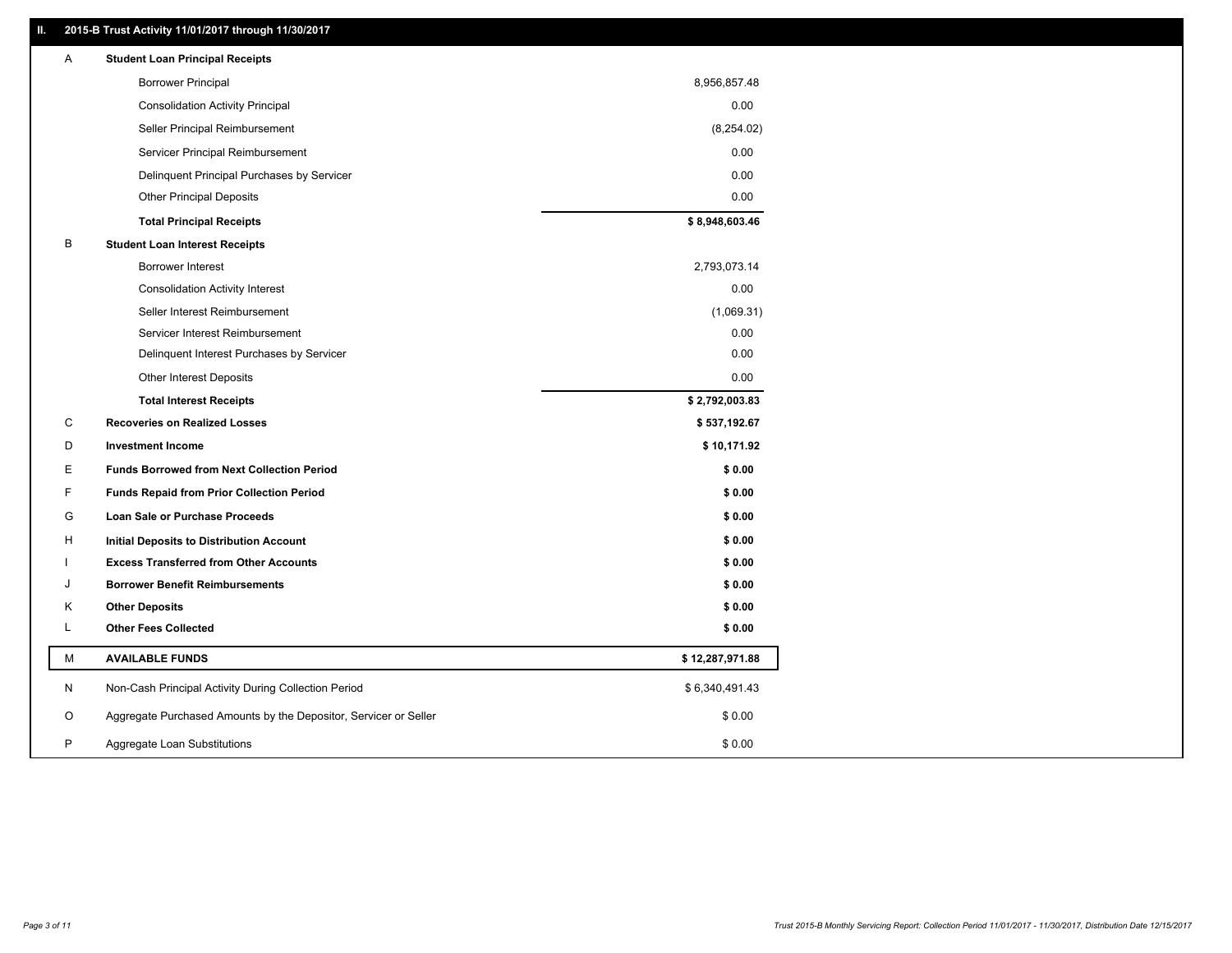|                   |                       |                          |         |                                                           | <b>Loans by Repayment Status</b> |                            |                          |         |                                                           |                |                            |
|-------------------|-----------------------|--------------------------|---------|-----------------------------------------------------------|----------------------------------|----------------------------|--------------------------|---------|-----------------------------------------------------------|----------------|----------------------------|
|                   |                       |                          |         | 11/30/2017                                                |                                  |                            |                          |         | 10/31/2017                                                |                |                            |
|                   |                       | <b>Wtd Avg</b><br>Coupon | # Loans | Principal and<br><b>Interest Accrued</b><br>to Capitalize | % of Principal                   | % of Loans in<br>Repay (1) | <b>Wtd Avg</b><br>Coupon | # Loans | Principal and<br><b>Interest Accrued</b><br>to Capitalize | % of Principal | % of Loans in<br>Repay (1) |
| INTERIM:          | IN SCHOOL             | 9.87%                    | 4,067   | \$59,607,711.40                                           | 10.308%                          | $-$ %                      | 9.78%                    | 4,105   | \$59,743,213.76                                           | 10.181%        | $-$ %                      |
|                   | GRACE                 | 9.75%                    | 1,421   | \$19,928,619.81                                           | 3.446%                           | $-$ %                      | 9.66%                    | 2,678   | \$39,120,597.01                                           | 6.667%         | $-$ %                      |
|                   | <b>DEFERMENT</b>      | 9.77%                    | 2,771   | \$33,330,917.15                                           | 5.764%                           | $-$ %                      | 9.65%                    | 2,745   | \$32,798,316.99                                           | 5.589%         | $-$ %                      |
| <b>REPAYMENT:</b> | <b>CURRENT</b>        | 8.51%                    | 39,497  | \$429,662,659.83                                          | 74.304%                          | 92.324%                    | 8.38%                    | 38,820  | \$420,662,618.00                                          | 71.688%        | 92.426%                    |
|                   | 31-60 DAYS DELINQUENT | 9.16%                    | 623     | \$8,161,779.47                                            | 1.411%                           | 1.754%                     | 8.98%                    | 650     | \$8,322,271.80                                            | 1.418%         | 1.829%                     |
|                   | 61-90 DAYS DELINQUENT | 9.01%                    | 320     | \$4,211,784.39                                            | 0.728%                           | 0.905%                     | 9.18%                    | 412     | \$5,335,628.22                                            | 0.909%         | 1.172%                     |
|                   | > 90 DAYS DELINQUENT  | 9.33%                    | 191     | \$2,273,104.70                                            | 0.393%                           | 0.488%                     | 9.11%                    | 191     | \$2,002,550.46                                            | 0.341%         | 0.440%                     |
|                   | FORBEARANCE           | 8.68%                    | 1,486   | \$21,076,151.80                                           | 3.645%                           | 4.529%                     | 8.80%                    | 1,375   | \$18,813,295.56                                           | 3.206%         | 4.134%                     |
| <b>TOTAL</b>      |                       |                          | 50,376  | \$578,252,728.55                                          | 100.00%                          | 100.00%                    |                          | 50,976  | \$586,798,491.80                                          | 100.00%        | 100.00%                    |

Percentages may not total 100% due to rounding \*

1 Loans classified in "Repayment" include any loan for which interim interest only, \$25 fixed payments or full principal and interest payments are due.

|                         |                                                                                                                                                                                |                          |         |                                                                  | <b>Loans by Borrower Status</b> |                                |                          |         |                                                                  |                |                                |
|-------------------------|--------------------------------------------------------------------------------------------------------------------------------------------------------------------------------|--------------------------|---------|------------------------------------------------------------------|---------------------------------|--------------------------------|--------------------------|---------|------------------------------------------------------------------|----------------|--------------------------------|
|                         |                                                                                                                                                                                |                          |         | 11/30/2017                                                       |                                 |                                |                          |         | 10/31/2017                                                       |                |                                |
|                         |                                                                                                                                                                                | <b>Wtd Avg</b><br>Coupon | # Loans | <b>Principal and</b><br><b>Interest Accrued</b><br>to Capitalize | % of Principal                  | % of Loans in<br>P&I Repay (2) | <b>Wtd Avg</b><br>Coupon | # Loans | <b>Principal and</b><br><b>Interest Accrued</b><br>to Capitalize | % of Principal | % of Loans in<br>P&I Repay (2) |
| INTERIM:                | IN SCHOOL                                                                                                                                                                      | 9.41%                    | 8,012   | \$114,765,632.71                                                 | 19.847%                         | $-$ %                          | 9.31%                    | 8,068   | \$114,858,209.69                                                 | 19.574%        | $-$ %                          |
|                         | GRACE                                                                                                                                                                          | 9.26%                    | 2,898   | \$41,339,638.58                                                  | 7.149%                          | $-$ %                          | 9.20%                    | 5,470   | \$79,957,454.55                                                  | 13.626%        | $-$ %                          |
|                         | <b>DEFERMENT</b>                                                                                                                                                               | 9.33%                    | 5,170   | \$60,670,238.80                                                  | 10.492%                         | $-$ %                          | 9.21%                    | 5,166   | \$60,352,881.91                                                  | 10.285%        | $-$ %                          |
| P&I REPAYMENT:          | <b>CURRENT</b>                                                                                                                                                                 | 8.40%                    | 31,748  | \$326,782,341.59                                                 | 56.512%                         | 90.402%                        | 8.23%                    | 29,730  | \$298,247,884.42                                                 | 50.826%        | 89.934%                        |
|                         | 31-60 DAYS DELINQUENT                                                                                                                                                          | 9.05%                    | 571     | \$7,412,680.27                                                   | 1.282%                          | 2.051%                         | 8.94%                    | 596     | \$7,645,274.96                                                   | 1.303%         | 2.305%                         |
|                         | 61-90 DAYS DELINQUENT                                                                                                                                                          | 9.00%                    | 303     | \$3,972,156.97                                                   | 0.687%                          | 1.099%                         | 9.15%                    | 390     | \$5,041,687.07                                                   | 0.859%         | 1.520%                         |
|                         | > 90 DAYS DELINQUENT                                                                                                                                                           | 9.31%                    | 188     | \$2,233,887.83                                                   | 0.386%                          | 0.618%                         | 9.08%                    | 181     | \$1,881,803.64                                                   | 0.321%         | 0.567%                         |
|                         | FORBEARANCE                                                                                                                                                                    | 8.68%                    | 1,486   | \$21,076,151.80                                                  | 3.645%                          | 5.831%                         | 8.80%                    | 1,375   | \$18,813,295.56                                                  | 3.206%         | 5.673%                         |
| <b>TOTAL</b><br>$\star$ | Percentages may not total 100% due to rounding<br>2 Loans classified in "P&I Repayment" includes only those loans for which scheduled principal and interest payments are due. |                          | 50,376  | \$578,252,728.55                                                 | 100.00%                         | 100.00%                        |                          | 50,976  | \$586,798,491.80                                                 | 100.00%        | 100.00%                        |

WAC reflects WAC3 To conform with company standard reporting these sections now include Princial and Interest Accrued to Capitalize.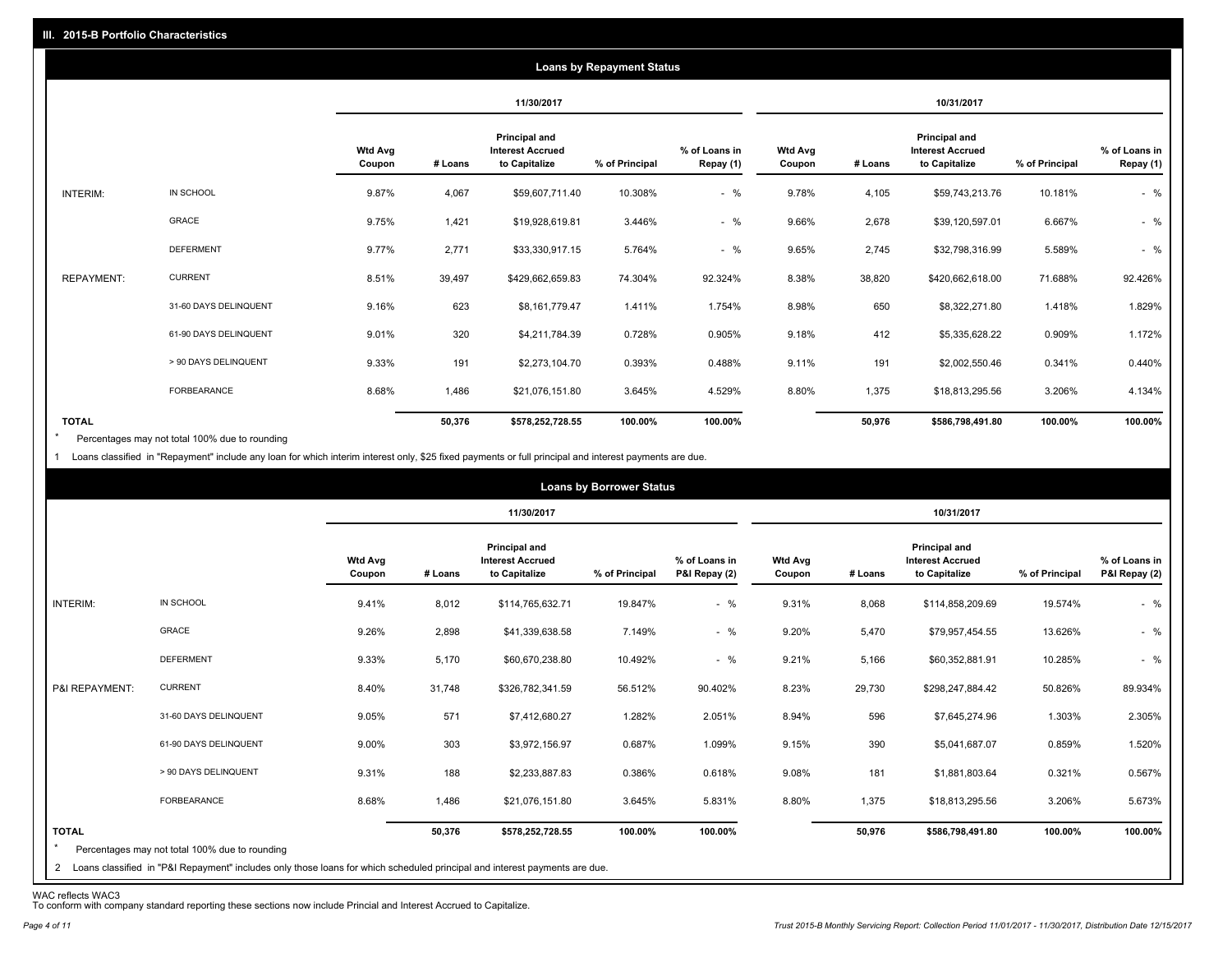|                                                                                                  | 11/30/2017       | 10/31/2017       |
|--------------------------------------------------------------------------------------------------|------------------|------------------|
| Pool Balance                                                                                     | \$578,252,728.55 | \$586,798,491.80 |
| Total # Loans                                                                                    | 50,376           | 50,976           |
| Total # Borrowers                                                                                | 34,414           | 34,797           |
| Weighted Average Coupon                                                                          | 8.86%            | 8.79%            |
| Weighted Average Remaining Term                                                                  | 120.18           | 120.31           |
| Percent of Pool - Cosigned                                                                       | 92.6%            | 92.6%            |
| Percent of Pool - Non Cosigned                                                                   | 7.4%             | 7.4%             |
| Borrower Interest Accrued for Period                                                             | \$3,877,106.11   | \$4,056,821.20   |
| <b>Outstanding Borrower Interest Accrued</b>                                                     | \$34,651,410.54  | \$40,545,954.08  |
| Gross Principal Realized Loss - Periodic                                                         | \$569,275.67     | \$868,652.37     |
| Gross Principal Realized Loss - Cumulative                                                       | \$15,124,444.17  | \$14,555,168.50  |
| Recoveries on Realized Losses - Periodic                                                         | \$537,192.67     | \$114,642.81     |
| Recoveries on Realized Losses - Cumulative                                                       | \$1,718,141.36   | \$1,180,948.69   |
| Net Losses - Periodic                                                                            | \$32,083.00      | \$754,009.56     |
| Net Losses - Cumulative                                                                          | \$13,406,302.81  | \$13,374,219.81  |
| Non-Cash Principal Activity - Capitalized Interest                                               | \$6,917,683.96   | \$1,009,889.57   |
| Since Issued Total Constant Prepayment Rate (CPR) (1)                                            | 7.87%            | 7.79%            |
| <b>Loan Substitutions</b>                                                                        | \$0.00           | \$0.00           |
| Cumulative Loan Substitutions                                                                    | \$0.00           | \$0.00           |
| <b>Unpaid Servicing Fees</b>                                                                     | \$0.00           | \$0.00           |
| <b>Unpaid Administration Fees</b>                                                                | \$0.00           | \$0.00           |
| <b>Unpaid Carryover Servicing Fees</b>                                                           | \$0.00           | \$0.00           |
| Note Interest Shortfall                                                                          | \$0.00           | \$0.00           |
| Loans in Modification                                                                            | \$23,897,099.14  | \$22,574,981.66  |
| % of Loans in Modification as a % of Loans in Repayment (P&I)                                    | 7.02%            | 7.22%            |
|                                                                                                  |                  |                  |
|                                                                                                  |                  |                  |
| % Annualized Gross Principal Realized Loss - Periodic as a %<br>of Loans in Repayment (P&I) * 12 | 2.01%            | 3.33%            |
| % Gross Principal Realized Loss - Cumulative as a % of                                           |                  |                  |
| Original Pool Balance                                                                            | 2.03%            | 1.96%            |

(1) Since Issued Total CPR calculations found in monthly servicing reports issued on or prior to September 15, 2015 originally included loans that were removed from the pool by the sponsor because they became ineligible for the pool between the cut-off date and settlement date. On October 5, 2015, Since Issued Total CPR calculations were revised to exclude these loans and all prior monthly servicing reports were restated. For additional information, see 'Since Issued CPR Methodology' found on page 11 of this report.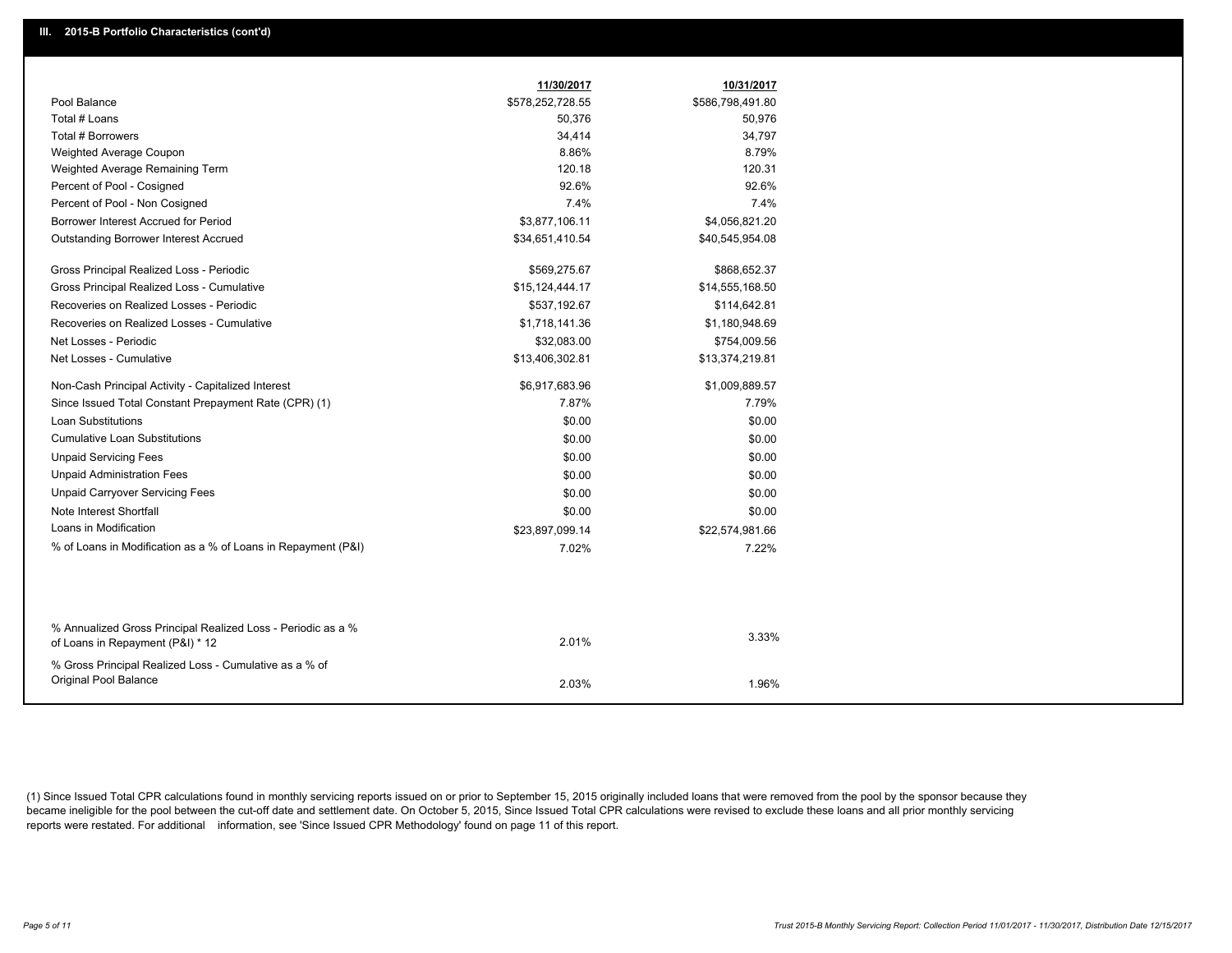#### **Loan Program**  A

|                                    | Weighted<br><b>Average Coupon</b> | # LOANS | <b>\$ AMOUNT</b> | $%$ *    |
|------------------------------------|-----------------------------------|---------|------------------|----------|
| - Smart Option Interest-Only Loans | 7.70%                             | 10,866  | \$98,296,790.30  | 16.999%  |
| - Smart Option Fixed Pay Loans     | 8.75%                             | 13,803  | \$183,085,847.13 | 31.662%  |
| - Smart Option Deferred Loans      | 9.16%                             | 25,707  | \$296,870,091.12 | 51.339%  |
| - Other Loan Programs              | $0.00\%$                          | 0       | \$0.00           | 0.000%   |
| <b>Total</b>                       | 8.79%                             | 50,376  | \$578,252,728.55 | 100.000% |

\* Percentages may not total 100% due to rounding

B

C

**Index Type**

|                       | Weighted<br><b>Average Coupon</b> | # LOANS  | <b>\$ AMOUNT</b> | $%$ *     |
|-----------------------|-----------------------------------|----------|------------------|-----------|
| - Fixed Rate Loans    | 8.42%                             | 9,785    | \$128,592,771.59 | 22.238%   |
| - LIBOR Indexed Loans | 8.89%                             | 40.591   | \$449,659,956.96 | 77.762%   |
| - Other Index Rates   | $0.00\%$                          | $\Omega$ | \$0.00           | $0.000\%$ |
| <b>Total</b>          | 8.79%                             | 50,376   | \$578,252,728.55 | 100.000%  |

\* Percentages may not total 100% due to rounding

# **Weighted Average Recent FICO**

| 4,026<br>3,205<br>5,504 | \$43,020,728.07<br>\$35,025,561.41 | 7.440%<br>6.057% |
|-------------------------|------------------------------------|------------------|
|                         |                                    |                  |
|                         |                                    |                  |
|                         | \$62,166,285.30                    | 10.751%          |
| 11,006                  | \$129,662,391.87                   | 22.423%          |
| 26,626                  | \$308,248,810.15                   | 53.307%          |
| 9                       | \$128,951.75                       | 0.022%           |
| 50,376                  | \$578,252,728.55                   | 100.000%         |
|                         |                                    |                  |

WAC reflects WAC3 To conform with company standard reporting these sections now include Princial and Interest Accrued to Capitalize.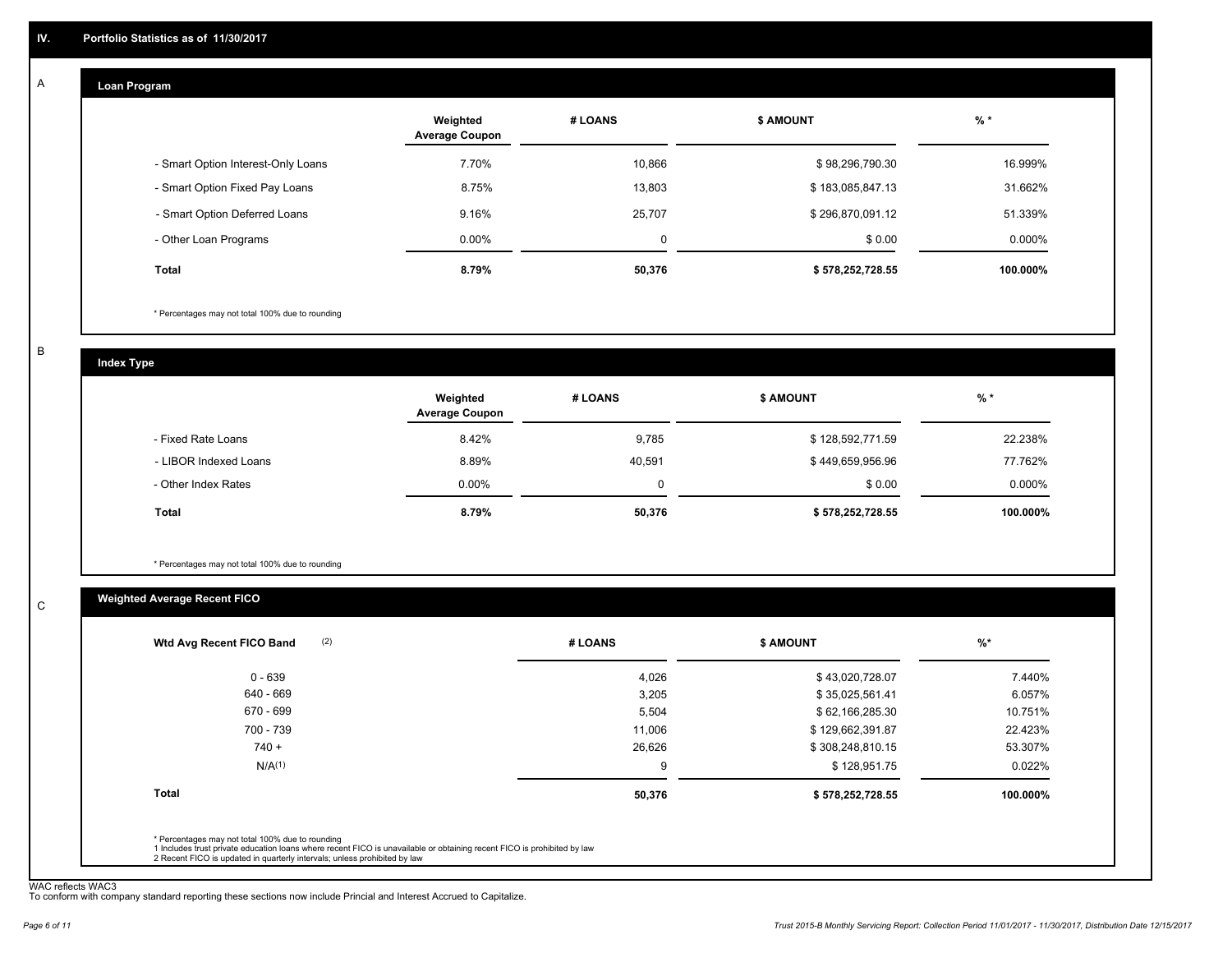| ۷. |                                                | 2015-B Reserve Account and Principal Distribution Calculations                             |                  |  |
|----|------------------------------------------------|--------------------------------------------------------------------------------------------|------------------|--|
| А. | <b>Reserve Account</b>                         |                                                                                            |                  |  |
|    | Specified Reserve Account Balance              |                                                                                            | \$1,896,081.00   |  |
|    | Actual Reserve Account Balance                 |                                                                                            | \$1,896,081.00   |  |
| В. | <b>Principal Distribution Amount</b>           |                                                                                            |                  |  |
|    | Class A Notes Outstanding<br>i.                |                                                                                            | \$356,568,460.84 |  |
|    | ii.<br>Pool Balance                            |                                                                                            | \$578,252,728.55 |  |
|    | iii.                                           | First Priority Principal Distribution Amount (i - ii)                                      | \$0.00           |  |
|    |                                                |                                                                                            |                  |  |
|    | Class A and B Notes Outstanding<br>iv.         |                                                                                            | \$426,568,460.84 |  |
|    | v.                                             | First Priority Principal Distribution Amount                                               | \$0.00           |  |
|    | Pool Balance<br>vi.                            |                                                                                            | \$578,252,728.55 |  |
|    | Specified Overcollateralization Amount<br>vii. |                                                                                            | \$173,475,818.57 |  |
|    | viii.                                          | Available Funds (after payment of waterfall items A through H)                             | \$10,673,700.73  |  |
|    | <b>Class C Notes Outstanding</b><br>ix.        |                                                                                            | \$50,000,000.00  |  |
|    | x.                                             | Regular Principal Distribution Amount (if (iv > 0, (iv - v) - (vi - vii), min(viii, ix))   | \$21,791,550.86  |  |
|    | Pool Balance<br>xi.                            |                                                                                            | \$578,252,728.55 |  |
|    | 10% of Initial Pool Balance<br>xii.            |                                                                                            | \$74,339,449.62  |  |
|    | xiii.                                          | First Priority Principal Distribution Amount                                               | \$0.00           |  |
|    | Regular Principal Distribution Amount<br>xiv.  |                                                                                            | \$21,791,550.86  |  |
|    | XV.                                            | Available Funds (after payment of waterfall items A through J)                             | \$0.00           |  |
|    |                                                | xvi. Additional Principal Distribution Amount (if(ix $\lt$ = x, min(xv, xi - xiii - xiv))) | \$0.00           |  |
|    |                                                |                                                                                            |                  |  |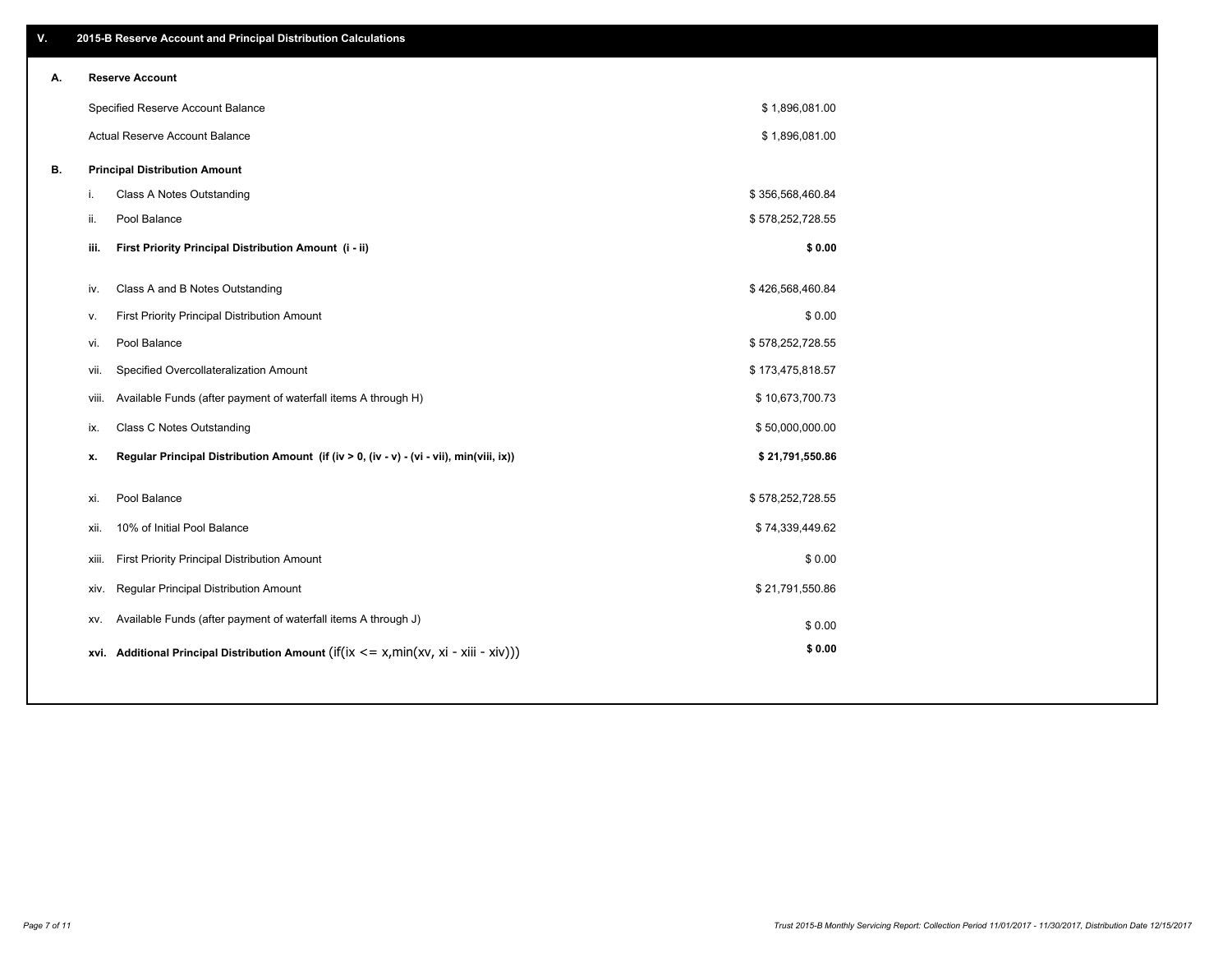|    |                                                                                   | Paid                 | <b>Funds Balance</b>               |
|----|-----------------------------------------------------------------------------------|----------------------|------------------------------------|
|    | <b>Total Available Funds</b>                                                      |                      | \$12,287,971.88                    |
| A  | <b>Trustee Fees</b>                                                               | \$0.00               | \$12,287,971.88                    |
| B  | <b>Servicing Fees</b>                                                             | \$367,193.84         | \$11,920,778.04                    |
| C  | i. Administration Fees<br>ii. Unreimbursed Administrator Advances plus any Unpaid | \$8,333.00<br>\$0.00 | \$11,912,445.04<br>\$11,912,445.04 |
| D  | Class A Noteholders Interest Distribution Amount                                  | \$847,077.64         | \$11,065,367.40                    |
| Е  | <b>First Priority Principal Payment</b>                                           | \$0.00               | \$11,065,367.40                    |
| F  | Class B Noteholders Interest Distribution Amount                                  | \$204,166.67         | \$10,861,200.73                    |
| G  | Class C Noteholders Interest Distribution Amount                                  | \$187,500.00         | \$10,673,700.73                    |
| н  | <b>Reinstatement Reserve Account</b>                                              | \$0.00               | \$10,673,700.73                    |
|    | <b>Regular Principal Distribution</b>                                             | \$10,673,700.73      | \$0.00                             |
| J  | <b>Carryover Servicing Fees</b>                                                   | \$0.00               | \$0.00                             |
| К  | Additional Principal Distribution Amount                                          | \$0.00               | \$0.00                             |
| ч. | Unpaid Expenses of Trustee                                                        | \$0.00               | \$0.00                             |
| М  | Unpaid Expenses of Administrator                                                  | \$0.00               | \$0.00                             |
| N  | Remaining Funds to the Residual Certificateholders                                | \$0.00               | \$0.00                             |

# **Waterfall Conditions**

|      | Pool Balance                                                                       | \$578,252,728.55 |  |
|------|------------------------------------------------------------------------------------|------------------|--|
|      | Class A and B Notes Outstanding                                                    | \$426,568,460.84 |  |
| iii. | Class C Noteholders' Interest Distribution Ratio (i / ii)                          | 135.56%          |  |
| iv.  | Minimum Ratio                                                                      | 110.00%          |  |
| v.   | Is the Class C Noteholders' Interest Distribution Condition Satisfied (iii $>$ iv) | $\checkmark$     |  |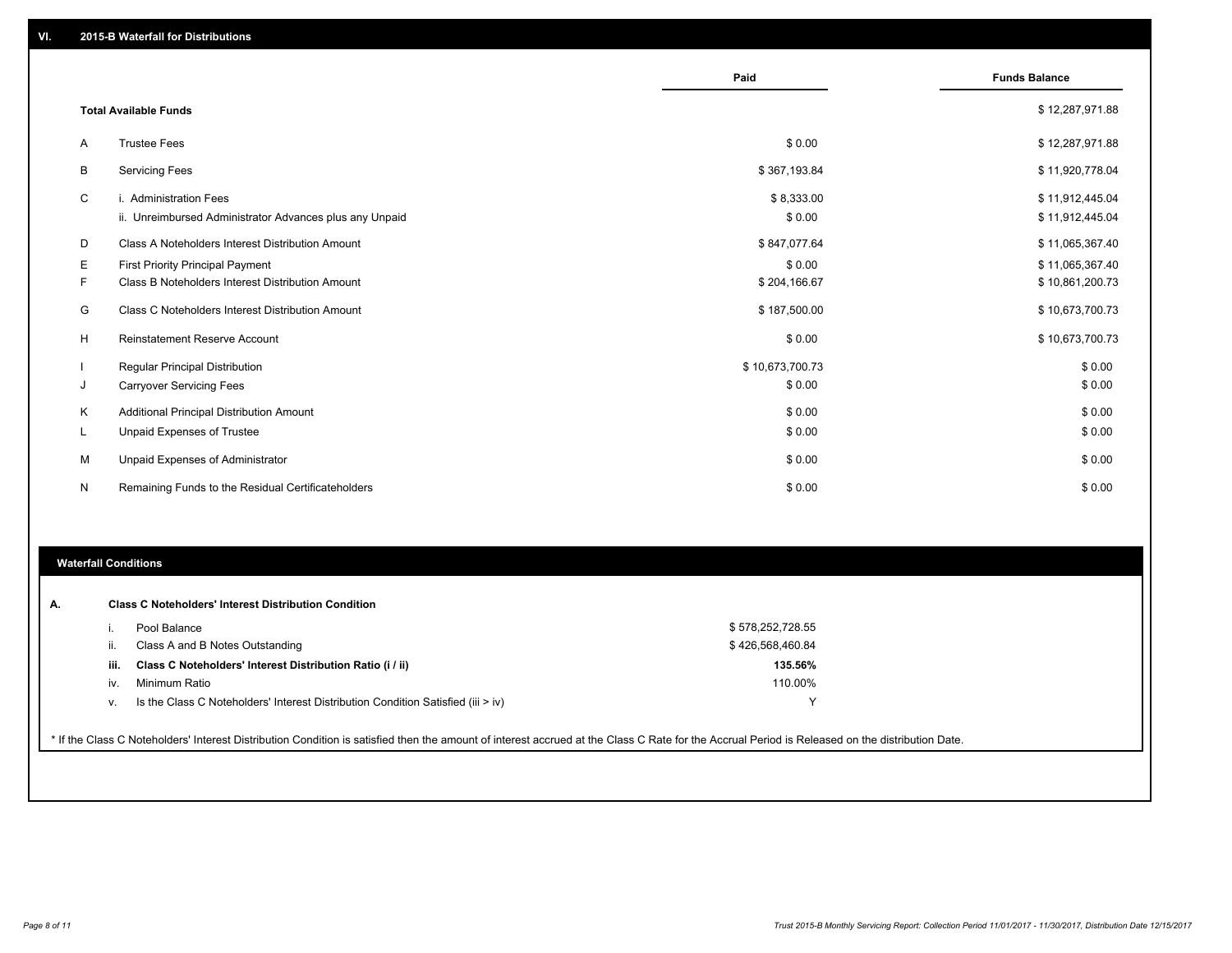# **VII. 2015-B Distributions**

| <b>Distribution Amounts</b>                                |                         |                         |                         |
|------------------------------------------------------------|-------------------------|-------------------------|-------------------------|
|                                                            | A <sub>2</sub> A        | A <sub>2</sub> B        | A <sub>3</sub>          |
| Cusip/Isin                                                 | 78448QAB4               | 78448QAC2               | 78448QAD0               |
| <b>Beginning Balance</b>                                   | \$191,706,186.10        | \$89,862,274.74         | \$75,000,000.00         |
| Index                                                      | <b>FIXED</b>            | <b>LIBOR</b>            | <b>LIBOR</b>            |
| Spread/Fixed Rate                                          | 2.98%                   | 1.20%                   | 1.75%                   |
| Record Date (Days Prior to Distribution)                   | 1 NEW YORK BUSINESS DAY | 1 NEW YORK BUSINESS DAY | 1 NEW YORK BUSINESS DAY |
| <b>Accrual Period Begin</b>                                | 11/15/2017              | 11/15/2017              | 11/15/2017              |
| <b>Accrual Period End</b>                                  | 12/15/2017              | 12/15/2017              | 12/15/2017              |
| Daycount Fraction                                          | 0.08333333              | 0.08333333              | 0.08333333              |
| Interest Rate*                                             | 2.98000%                | 2.45028%                | 3.00028%                |
| <b>Accrued Interest Factor</b>                             | 0.002483333             | 0.002041900             | 0.002500233             |
| <b>Current Interest Due</b>                                | \$476,070.36            | \$183,489.78            | \$187,517.50            |
| Interest Shortfall from Prior Period Plus Accrued Interest | $\mathsf{\$}$ -         | $\mathsf{\$}$ -         | $\mathsf{\$}$ -         |
| <b>Total Interest Due</b>                                  | \$476,070.36            | \$183,489.78            | \$187,517.50            |
| <b>Interest Paid</b>                                       | \$476,070.36            | \$183,489.78            | \$187,517.50            |
| <b>Interest Shortfall</b>                                  | $S -$                   | $\mathsf{\$}$ -         | $\mathsf{\$}$ -         |
| <b>Principal Paid</b>                                      | \$7,267,200.50          | \$3,406,500.23          | $\mathsf{\$}$ -         |
| <b>Ending Principal Balance</b>                            | \$184,438,985.60        | \$86,455,774.51         | \$75,000,000.00         |
| Paydown Factor                                             | 0.037850003             | 0.037850003             | 0.000000000             |
| <b>Ending Balance Factor</b>                               | 0.960619717             | 0.960619717             | 1.000000000             |

\* Pay rates for Current Distribution. For the interest rates applicable to the next distribution date, please see https://www.salliemae.com/about/investors/data/SMBabrate.txt.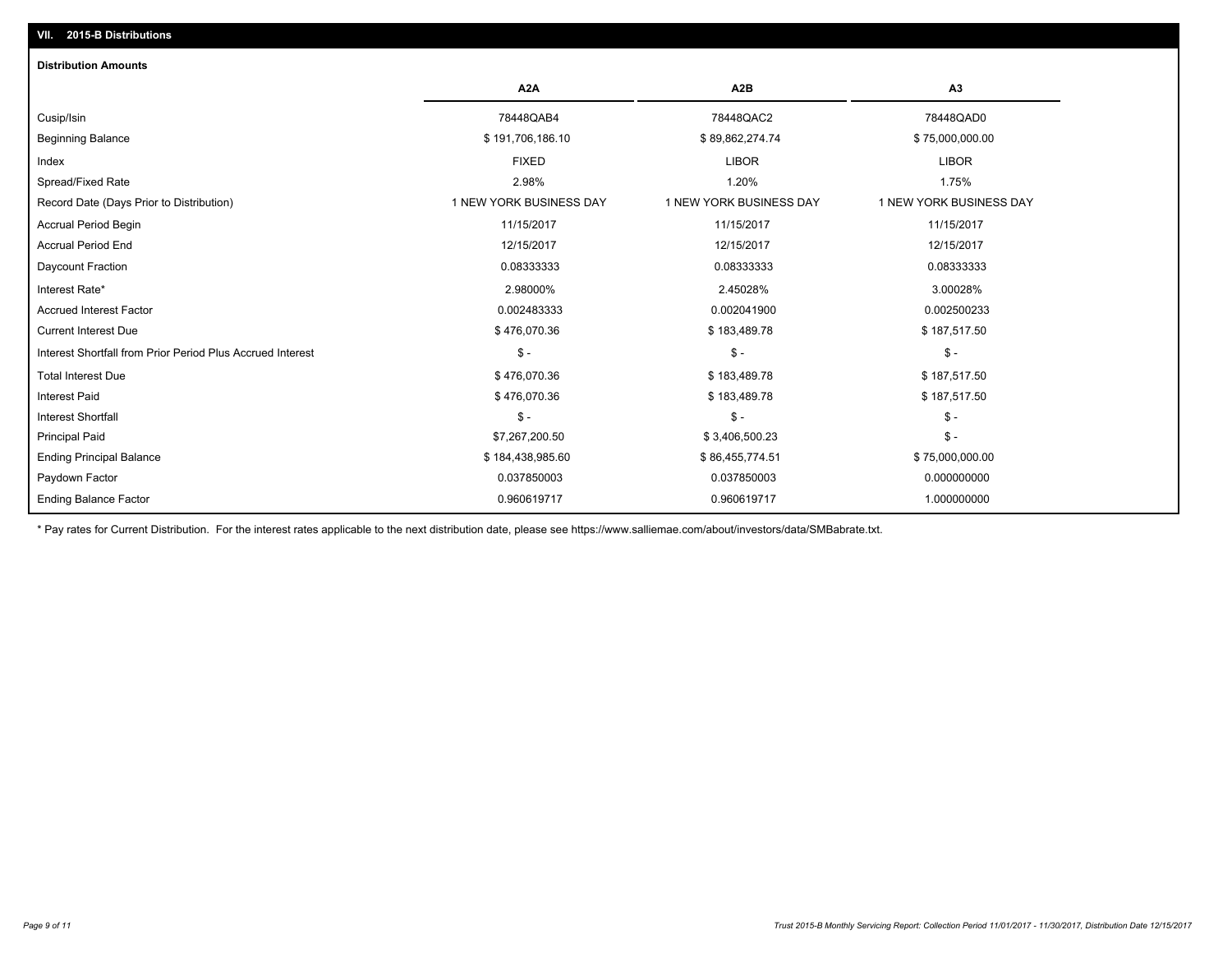| <b>Distribution Amounts</b>                                |                         |                         |
|------------------------------------------------------------|-------------------------|-------------------------|
|                                                            | в                       | C                       |
| Cusip/Isin                                                 | 78448QAE8               | 78448QAF5               |
| <b>Beginning Balance</b>                                   | \$70,000,000.00         | \$50,000,000.00         |
| Index                                                      | <b>FIXED</b>            | <b>FIXED</b>            |
| Spread/Fixed Rate                                          | 3.50%                   | 4.50%                   |
| Record Date (Days Prior to Distribution)                   | 1 NEW YORK BUSINESS DAY | 1 NEW YORK BUSINESS DAY |
| <b>Accrual Period Begin</b>                                | 11/15/2017              | 11/15/2017              |
| <b>Accrual Period End</b>                                  | 12/15/2017              | 12/15/2017              |
| Daycount Fraction                                          | 0.08333333              | 0.08333333              |
| Interest Rate*                                             | 3.50000%                | 4.50000%                |
| <b>Accrued Interest Factor</b>                             | 0.002916667             | 0.003750000             |
| <b>Current Interest Due</b>                                | \$204,166.67            | \$187,500.00            |
| Interest Shortfall from Prior Period Plus Accrued Interest | $\mathcal{S}$ -         | $$ -$                   |
| <b>Total Interest Due</b>                                  | \$204,166.67            | \$187,500.00            |
| <b>Interest Paid</b>                                       | \$204,166.67            | \$187,500.00            |
| <b>Interest Shortfall</b>                                  | $\mathbb{S}$ -          | $S -$                   |
| <b>Principal Paid</b>                                      | $\mathbb{S}$ -          | $S -$                   |
| <b>Ending Principal Balance</b>                            | \$70,000,000.00         | \$50,000,000.00         |
| Paydown Factor                                             | 0.000000000             | 0.000000000             |
| <b>Ending Balance Factor</b>                               | 1.000000000             | 1.000000000             |

\* Pay rates for Current Distribution. For the interest rates applicable to the next distribution date, please see https://www.salliemae.com/about/investors/data/SMBabrate.txt.

**VII. 2015-B Distributions**